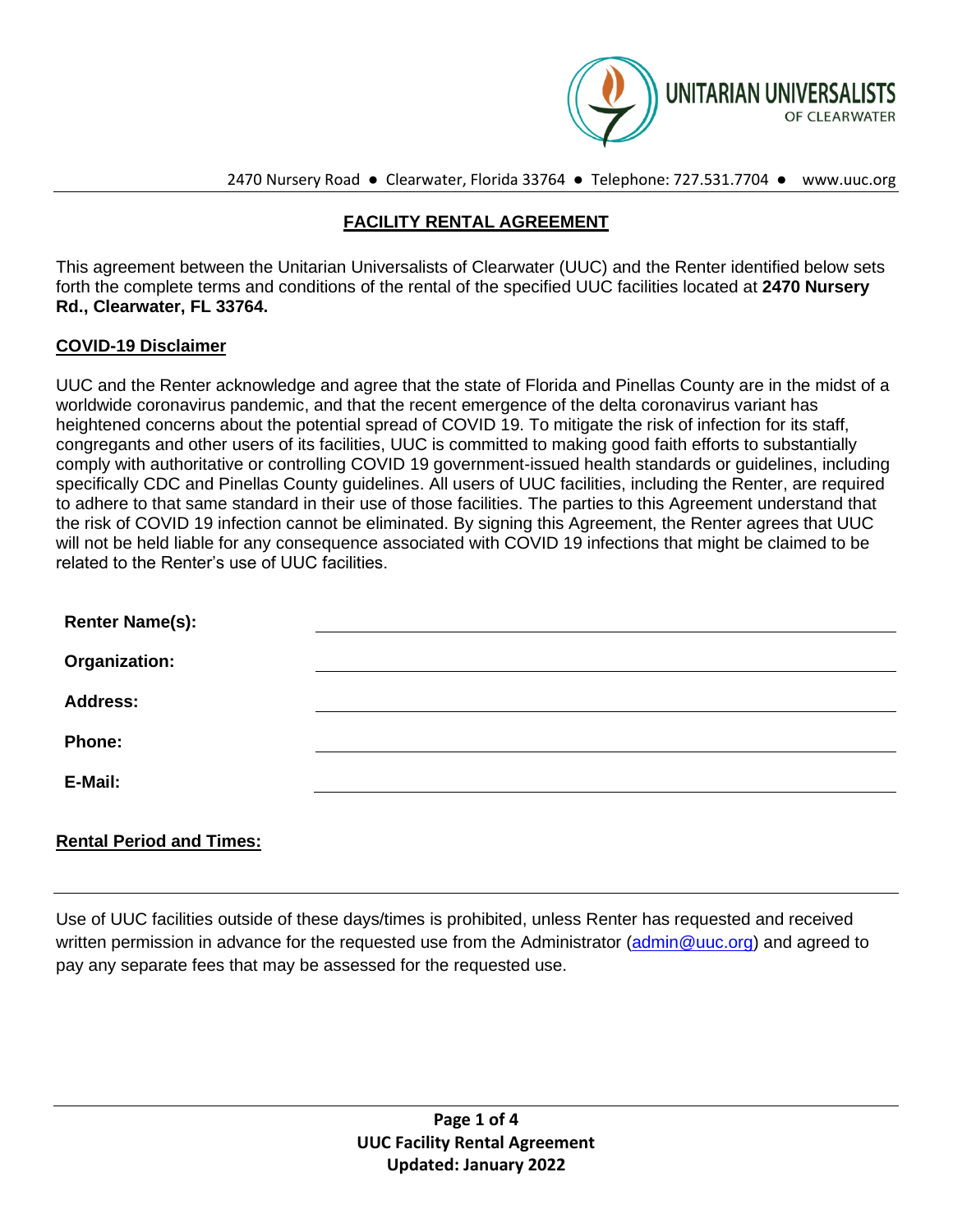

```
2470 Nursery Road ● Clearwater, Florida 33764 ● Telephone: 727.531.7704 ● www.uuc.org
```
#### **Renter Insurance Requirement**

The renter must obtain a **C**ertificate **o**f **I**nsurance **(COI)** policy to ensure that you are covered in the event of any unforeseen incident. The Unitarian Universalists of Clearwater must be named as "Additionally Insured" (appropriate language and liability limits will be provided to the Renter). UUC must have this **COI** on file no later than one week prior to the start of the rental agreement.

## **Facilities Covered by this Agreement:**

## **Rent and Payment Terms:**

A security deposit of **\$150** will be required and will be due upon signing of this agreement (if alcohol will be served at the event, the security deposit becomes **\$300).** Prior to the first use of the facilities by the Renter, the Renter, and an authorized representative of UUC will conduct a walk-through of the premises to establish the condition of the facilities at that time. Pictures or videos may be taken to create a record of the facilities condition at the time. A similar walk-through will occur at the end of the agreement to assess the condition of the facilities.

The security deposit will be refunded to the Renter at the end of the rental period, provided that the specified facilities are left in the same condition they were at the beginning of the period. The Renter will be responsible beyond the amount of the deposit for any damage done to UUC facilities (including furniture and equipment) or for excessive cleaning costs.

Smoking in UUC facilities is strictly prohibited. Failure to respect this policy will be considered a material breach of this Agreement. A penalty equal to **\$500** or the actual cost of remediation if greater than \$500 will be assessed per violation of this policy.

## **General Facility Rules and Conditions**

The renter signing this agreement must be 21 years of age or older. The renter assumes liability and responsibility for all breakage, loss or damage to the building or its contents occurring during or incident to its use by the renter, including loss or damage resulting from windows or doors left open or unlocked during or after use. Signing this agreement releases UUC of all liability during or resulting from your event.

- **Behavior**: No behavior is permitted that would reflect negatively on UUC. UUC is a neighborhood friendly facility, and we are respectful of the residents who surround us. We are also an environmentfriendly campus and appreciate your support of environment-friendly products and practices.
- **Clean Up**: Your rental space will be clean and ready for use when you arrive. We will provide appropriate containers for refuse (recycling, as well as regular trash). We will ensure that all restrooms are fully stocked and ready for use. It is expected that you will return UUC's facilities to the same condition as found upon arrival. The space you are renting is a shared space and must be available for use by other groups (outside of your allocated days and hours). The custodian will provide general

**Page 2 of 4 UUC Facility Rental Agreement Updated: January 2022**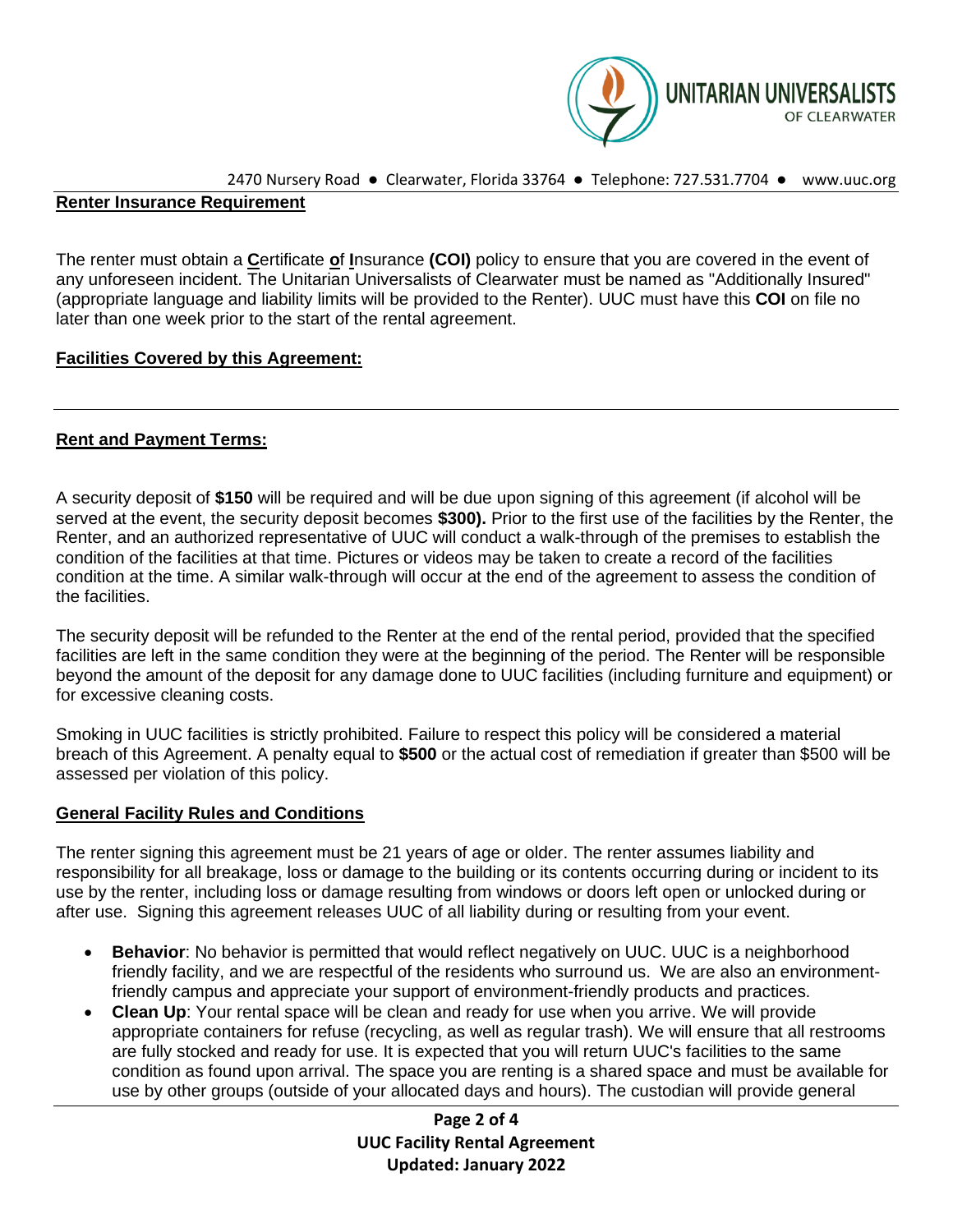

2470 Nursery Road ● Clearwater, Florida 33764 ● Telephone: 727.531.7704 ● www.uuc.org

cleaning of the Surti Hall area, but if UUC determines that an inordinate amount of time is required to clean that space after the Renter's use, additional cleaning fees may be assessed.

- **Decorating**: If you have specific questions regarding the appropriateness of your decoration ideas that are not covered here, please consult UUC personnel.
	- o Free standing decorations that do not attach to walls, fixtures, ceiling, fans or doors are permitted.
	- $\circ$  No nails, staples, packing tape, duct tape or push pins/thumbtacks are permitted.
	- $\circ$  Reusable adhesive wall hooks or blue tape is acceptable for hanging lightweight decorations. Battery powered or electric candles are permitted, but no other lighted materials are allowed in the building (such as candles or sparklers).
	- $\circ$  Outside messages and/or decorations, including those with political and/or religious content, must be approved in advance by UUC.
	- o No confetti or rice may be used.
- **Outside Signage:**
	- o The UUC sign that faces Nursery Road is capable of being customized to advertise special events a renter may have. Messaging and potential charges for this must be separately agreed by UUC and the Renter.
- **Doors:** All exterior doors must remain closed during the Renter's use of the specified facilities per regulations from the Fire Marshall. Doors may be propped open temporarily only during set up and break down. Access to the building will be determined by the Renter and the Administrator.

# **Child Safety**

UUC adheres to Florida laws on child abuse and neglect and any such behavior will not be allowed in the facilities. As per Florida law, any person who knows or has reasonable cause to suspect that a child is abused, abandoned or neglected by a person responsible for that child's welfare is a mandatory reporter.